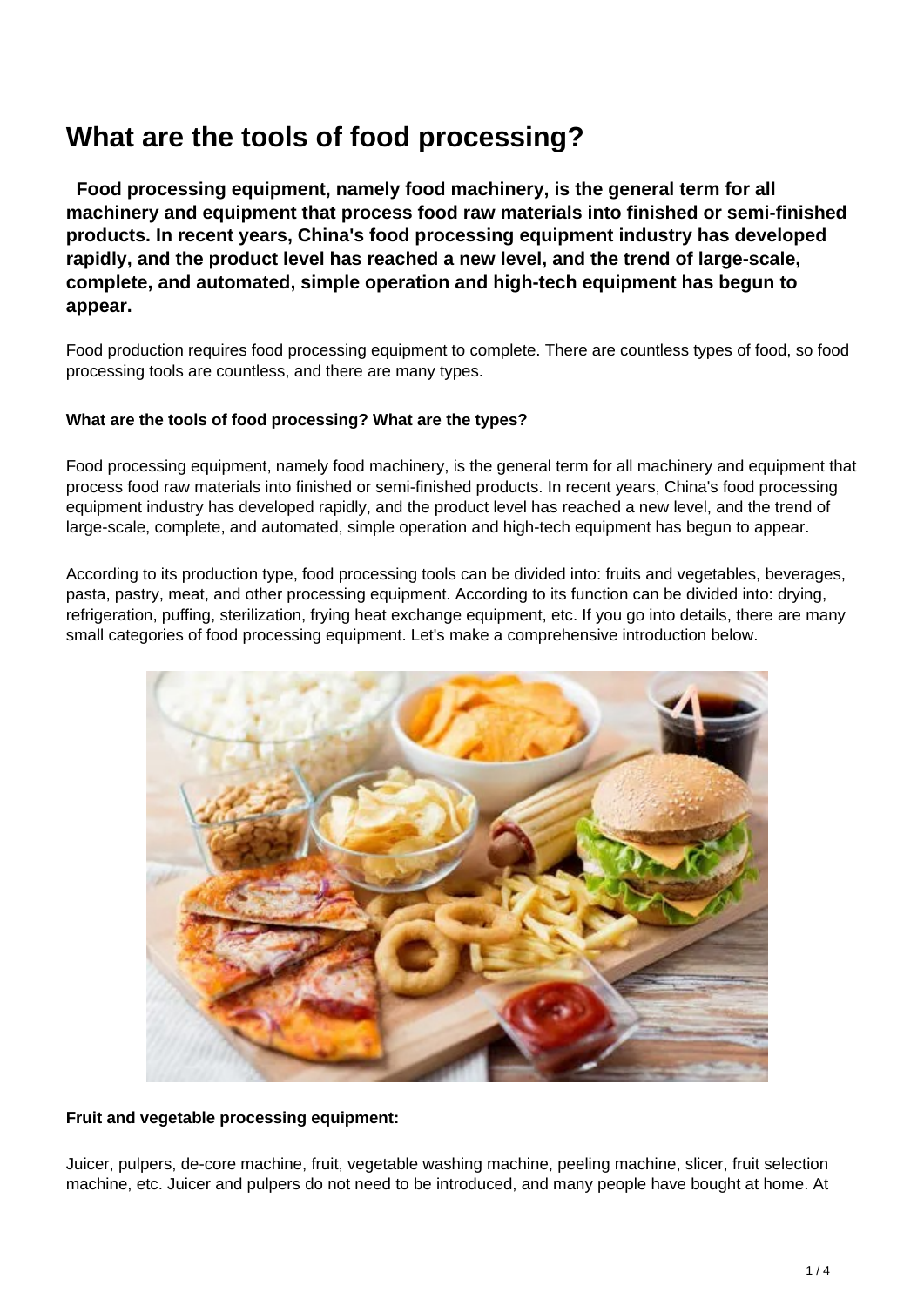present, some manufacturers have crushing, de-nucleating, and beating pulp functions into one. This all-inone machine, after the fruit passes through the washing machine, the crushed pome, the flesh, skin, and core are separated, the skin and core are dry, and the juice yield is high.

## **Beverage processing equipment:**

Nowadays, beverage manufacturers mostly use production lines, in which the main equipment includes water treatment equipment, bottle punching machine, filling machine, sealing machine, sterilization equipment, etc. This automatic production line is not only high efficiency but also safe and hygienic.

# **Pasta processing equipment:**

Pasta mainly refers to buns, steamed buns, dumplings, wontons, Liang pi, instant noodles, noodles, etc. Take the steamed buns as an example, the equipment required is dough mixer, dough kneader, encrusting machine, kneading machine, etc.

## **Pastry processing equipment:**

The production equipment is different for different types of pastries. Pastry processing equipment can be divided into moon cake machines, cookies, wafers, custard pies, cookie, shortcake machines, etc. Take cookie as an example, its production line consists of cookie forming machine, tunnel type hot air circulation electric baking oven, oil spraying machine, turning machine, cooling line, cookie finishing machine, cookie sandwiching machine, packaging table, etc.

## **Meat processing equipment:**

The meat processing equipment that is well known to the public should be a meat grinder. But in fact, meat processing equipment is subdivided into a meat cutting machine, chopping machine, sawing equipment, tumbler, meatball machine, enema machine, steam fumigation, and cooking equipment, meat and bone separation equipment, sizing and coating equipment, fish and shrimp processing equipment, meat products drying equipment, meat products sterilization equipment, meat products thawing equipment, etc.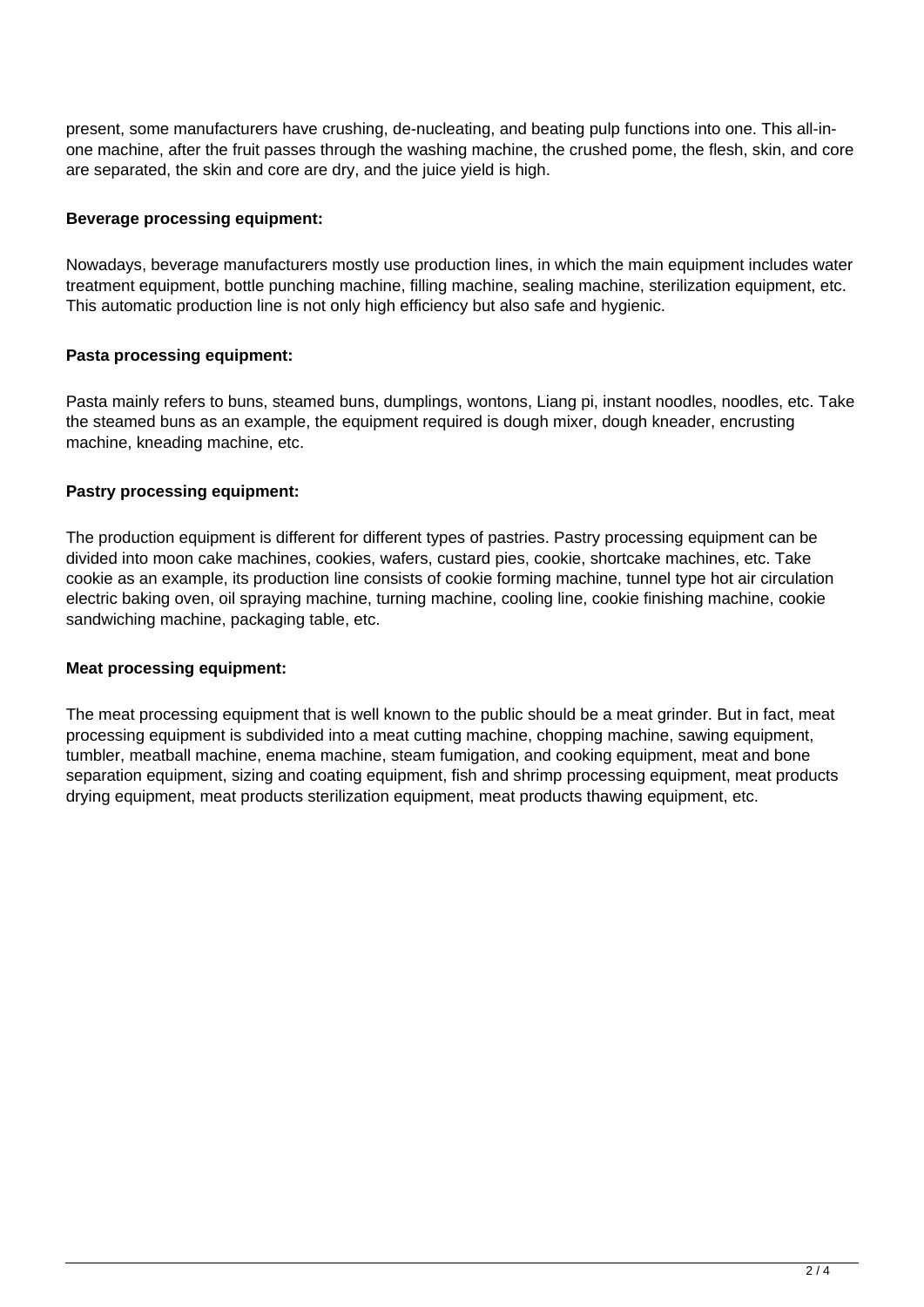

## **Food drying equipment:**

**Industrial Microwave Food Proce** will mostly use ovens, which are food drying equipment. In addition to a variety of different styles of dryers, such as granulation, flash dryer, spray dryer, drum dryer, rake dryer, vacuum dryer, microwave dryer, air dryer, box dryer, vertical dryer, fluidized bed dryer The air dryer, air dryer, etc.

#### **Food refrigeration equipment:**

There are refrigeration equipment, freezing equipment, cold storage, refrigeration and preservation equipment, freezers, refrigerated cabinets, display cabinets, fresh cabinets, air curtain cabinets, deli cabinets, refrigerated boxes, preservation workbench, cake cabinets, refrigeration machines, chillers, refrigerated trucks, freezers, freezers, freeze-dryers. Generally speaking, dumplings, buns, steamed buns manufacturers mostly use quick-freezing equipment. And display cabinets, preservation cabinets, cake cabinets are mostly seen in supermarket stores.

#### [Food sterilization equipment](https://loyalfoodmachine.com/microwave-sterilization-equipment/)**:**

Sterilization food processing equipment is sterilization machine, sterilization pot, sterilization machine, sterilization machine, microwave sterilization equipment, ultraviolet sterilization equipment, pasteurization machine, etc. There are three ways to sterilize milk, pasteurization and ultra-high temperature instantaneous sterilization. The pasteurization method uses a pasteurizer, but this sterilization is not complete, and ultra-high